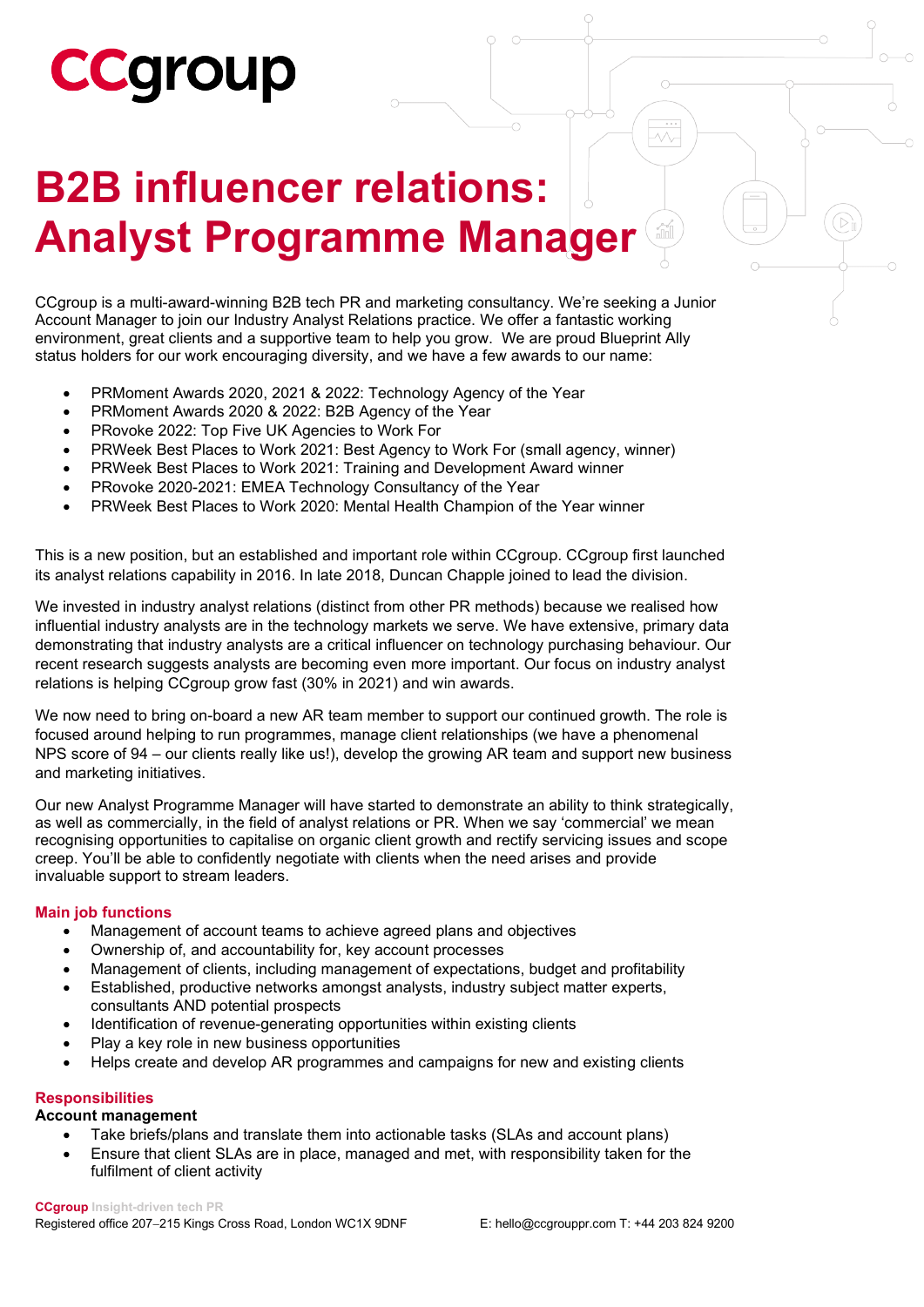## **Caroup**

- Own and manage the creation and delivery of tasks on client accounts according to agreed plans, using Teams, Planner, working with account leads to allocate tasks appropriately
- Ownership of, and accountability for, all key account processes (reporting, briefings, content creation etc) – approving work from junior team members, providing full and frank feedback and guidance, and on-the-job training where required. Raise issues of concerns with mentors
- Leadership of account team meetings and client calls/meetings
- Ensure account profitability i.e., monitoring servicing levels on an ongoing basis

#### **Client management**

- Be the primary point of contact for clients, managing day-to-day queries
- Ensure that client expectations are managed and met (including the 'trading' of activities against approved SLAs), bringing in account leads as necessary
- Develop and maintain long-term client relationships
- Prepare for and lead client meetings in conjunction with account lead
- Respond promptly (but thoughtfully) to client requests for information and make sure team members do the same
- Provide insight and ideas for client campaigns, help to develop and evolve account strategy and continually demonstrate proactivity

#### **Content creation**

- Create/oversee and approve the creation of standard programme content (briefing books, debriefing documents, newsletters, webinar emails, presentation slides etc)
- Develop client reporting and update documents (such as quarterly account review reports) that inspire and are of a high standard
- Develop and refine creative AR programme ideas, e.g. new briefing pitches, that will drive results
- Translate data and statistics into meaningful industry insights

#### **Influencer relations**

- Lead by example by taking a proactive approach to developing and maintaining key influencer relationships, demonstrating productive relationships and client results
- Provide managerial support in the identification of angles and develop compelling pitches that inspire results
- Ensure the administrative side of influencer relations opportunity identification, list management, pitching, social media tracking – is working effectively.

#### **Research & knowledge development**

- Contribute to for the team's awareness of analyst debate and trends relevant to your clients, with insights that can be shared with clients
- Consume news and analyst comment relevant to clients and their industries daily, demonstrating deep knowledge and sharing relevant items with the account team
- Follow and research industry trends relevant to clients and their industries, demonstrating an understanding of key issues in the creation of client content
- Support client and new business teams by managing and conducting research into new areas and presenting back in appropriate, defined formats – this may include market analyses and share of voice analyses etc
- Demonstrate a strong understanding of marketing mix, particularly the role of AR in relation to other disciplines through consuming appropriate marketing industry content
- Be aware of trends in the tech and AR space and share with client teams as agreed and internally
- Be a proficient user of social media channels, especially Twitter and LinkedIn
- Commit to securing PRCA Continuous Professional Development certification every year
- Regularly attend AR industry and technology-related events, and take other team members

#### **Revenue Generation**

• Identify opportunities for new, additional client services – supporting the organic growth of existing accounts

m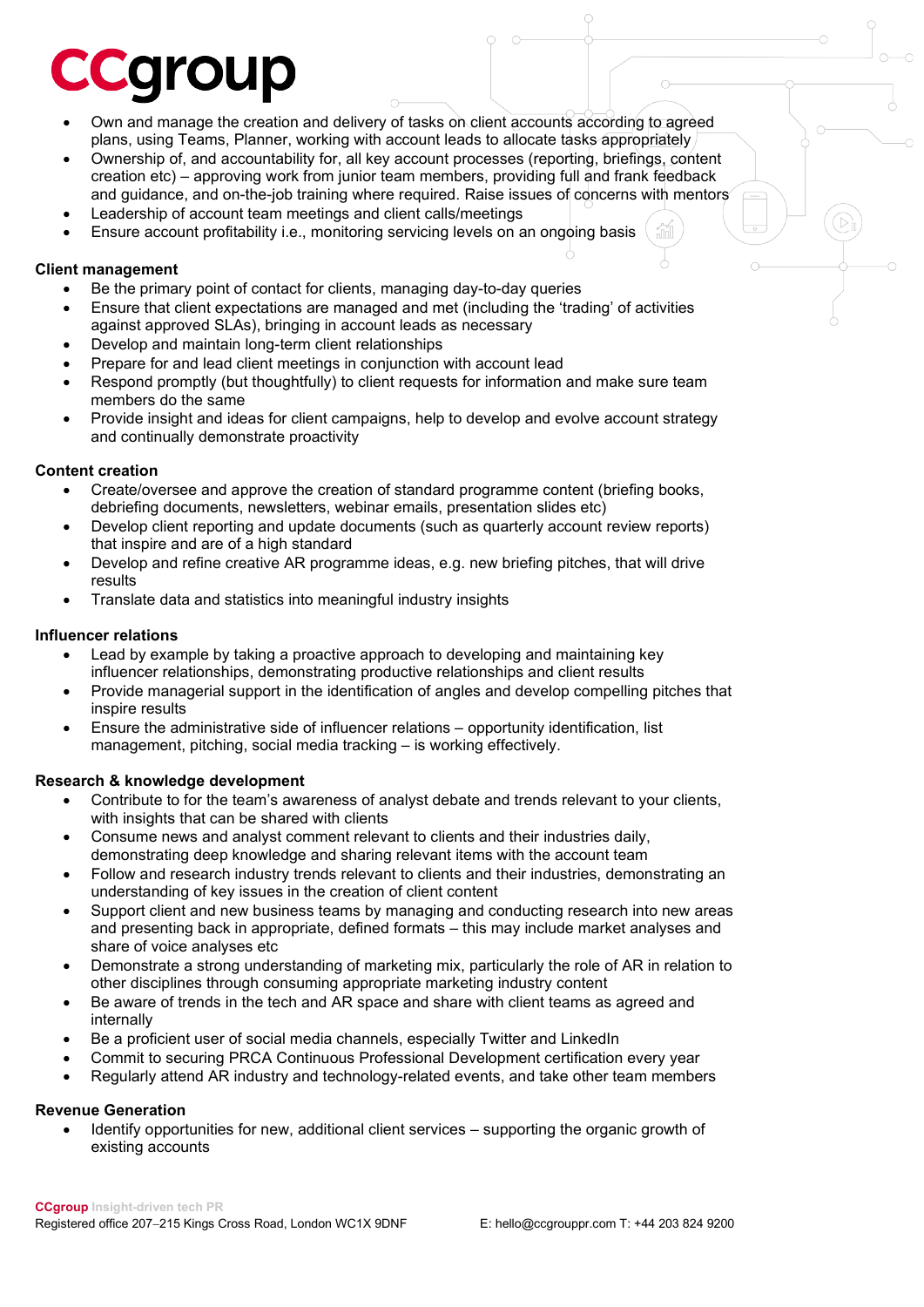## **Caroup**

- Develop elements of new business proposals (e.g. undertake desk research to present specific areas, be responsible for the presentation design etc., offer creative ideas)
- Work with account leads to produce client proposals to deadline and specification

#### **Finance**

- Input timesheets and expenses correctly and on time
- Allocate client hours to the team (avoiding over or under servicing client accounts)
- Report hours used/available to client teams in weekly meetings, with support from the finance team, managing the servicing rate to within acceptable boundaries

#### **Agency contribution**

- Ensure best practice is shared across client teams and the agency as a whole
- Provide advice and guidance to junior colleagues across the business
- Support the achievement of financial targets
- Become an ambassador for CC group within the industry

#### **Relevant experience and skills – person specification**

- Three years' experience desirable in a related role (project management, AR, PR, analyst, marketing etc)
- Has a strong understanding of the technology landscape
- Experience in direct client liaison, developing strong working relationships and effective commercial management
- Proven ability in the management of people, creating a team ethic to deliver against the clients' and company's goals and of guiding and coaching team members to success
- Experience of pitching for and winning new business, identifying and converting organic opportunities within existing clients
- Demonstrable experience of creating and developing client strategies and recommendations, and overseeing their successful execution
- Has a basic understanding of agency financial systems and the impact they have on revenues and agency profitability
- An understanding of AR and its role in the overall marketing mix
- Well organised, ambitious and confident
- Has the ability to build rapport quickly brings a broad range of contacts that can help drive client/business opportunities
- Strong spoken and written communication skills, with excellent spelling and grammar
- Motivated to learn
- Willing to promote and follow the workplace values of CCgroup (expert, driven, curious, supportive, genuine)

#### **Salary band AM: £30 – £41k + 5% annual bonus depending on company performance**

#### **More great stuff about working at CCgroup:**

#### **Benefits**

- We have a hybrid and flexible working policy that meets the needs of the individual
- Early & late passes ('arrive' 3 hours late or 'leave' 3 hours x9 per year)
- Annual £150 wellbeing allowance to spend on whatever makes you feel good!
- Monthly social events, including summer and Christmas parties
- 3% contributory pension
- Access to external training
- Access to our wellbeing support service for mental & physical health
- Competitive holiday allowance: 22 days per year to start with, building up to 27 days per year! There are 3 additional days off for religious/cultural days as well, plus your birthday off too!
- Competitive enhanced maternity and paternity leave policies: after 1 year of service 16 weeks full pay for maternity and 4 weeks full pay for paternity leave.
- Free eye test & glasses contribution
- Cycle to work scheme